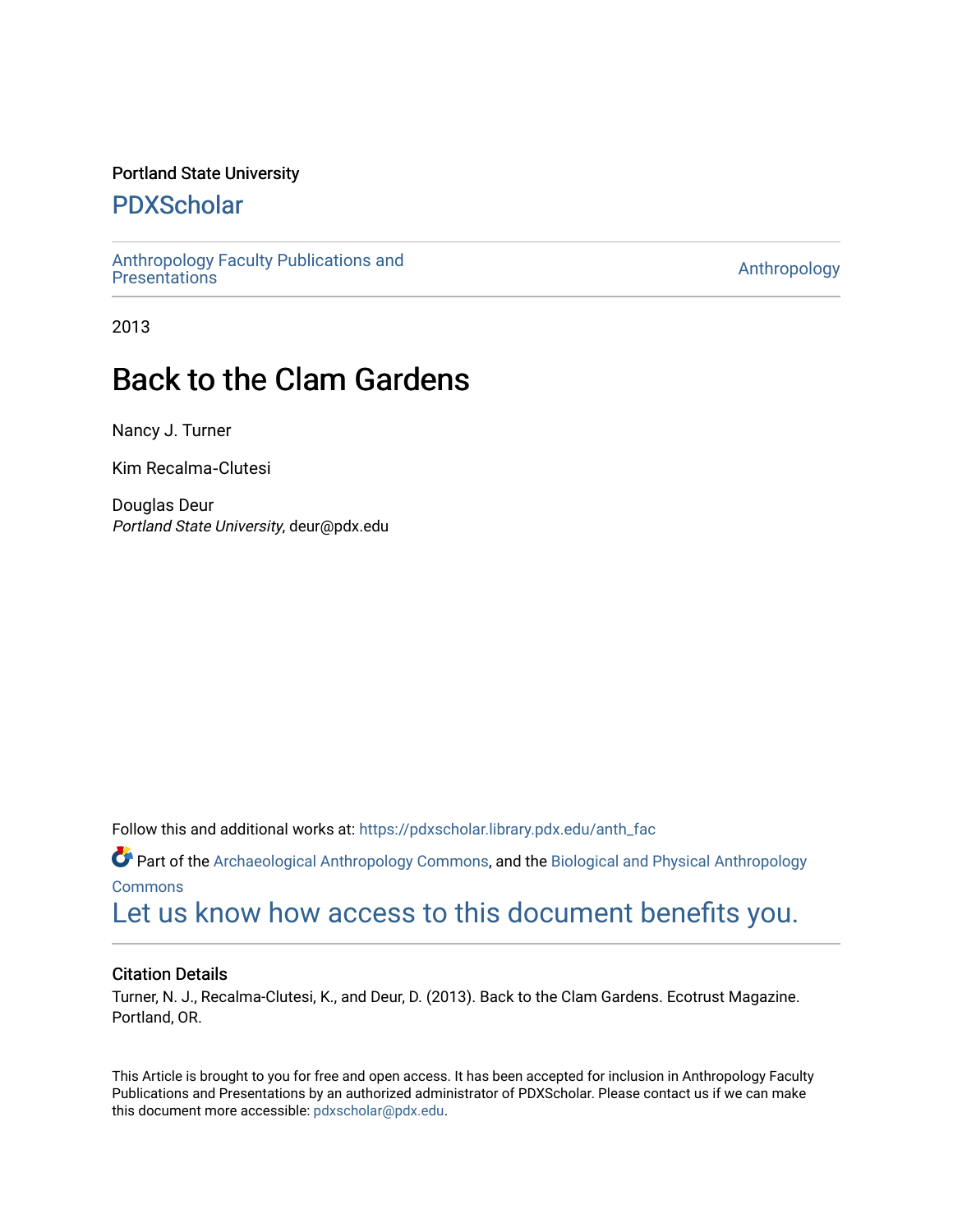

# Back to the Clam Gardens

By Nancy J. Turner, Kim Recalma‐Clutesi, and Douglas Deur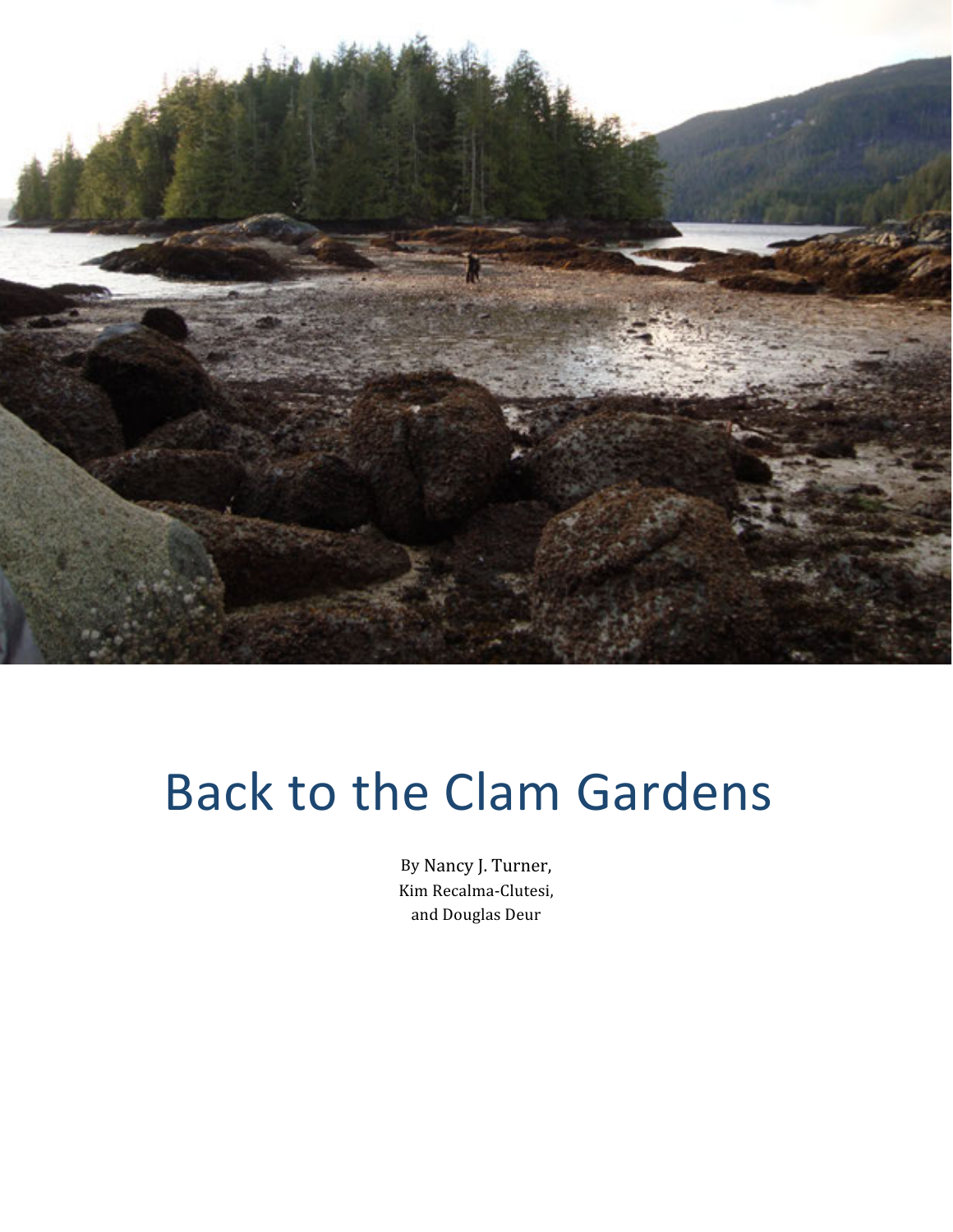he wharf at Campbell River, Vancouver Island, British Columbia was treacherously icy in the February gray dawn, but this in no way dampened our enthusiasm as we followed behind *Kwaxsistalla,* Clan Chief Adam Dick, down the gangplank and along the walkway to the giant aluminum fishing boat tied up alongside. *Kwaxsistalla* was in high spirits, because he was on his way back to his childhood home. Film director Kim Recalma‐Clutesi (*Kwaxsistalla's* partner) and a group of us — his students in understanding the lands and waters of his territory  $-\omega$  were thrilled to be part of this reconnaissance expedition, funded in part by a National Geographic Research Grant and by Ecotrust. We hefted boxes and coolers full of food and equipment down the ramp to the *Qualicum Producer* where skipper Chief Mark Recalma, his son Joshua, and photographer Richard Boyce were waiting, having spent the night aboard. Dr. Douglas Deur, Associate Research Professor at Portland State University Department of Anthropology, Dr. Nancy Turner, Professor in the School of Environmental Studies and Melissa Kingan Grimes, Master's Candidate in Linguistics, both of University of Victoria, made up the rest of our party. We had been planning this trip for many months — the first of a series to be undertaken over the next two years to document *Kwaxsistalla's* unique and detailed knowledge and experiences of the food harvesting and other resource‐based activities of his *Qawadiliqalla* Clan of the *Tsawataineuk* people of Kingcome Inlet.  $\prod_{w}^{h}$ 

Kim Recalma‐Clutesi coined the name "Singing Through the Seasons", because for every activity in *Kwaxsistalla's* memory, no matter where it took place, there was a song that went with it. Over many years of working together, he had shared many of his recollections, songs and stories with us. But now, to actually travel with him over the water to the sites where he himself learned the songs — many from his grandfather — as a small child, this was the chance of a lifetime for all of us. Under a drizzling sky that soon turned to hail, our boat headed alongside Quadra Island. Although the day was overcast, our sense of adventure was high. Before long, large flakes of snow began to fall. "*Q'wistiyala!* (It's snowing)!" *Kwaxsistalla* said, and explained to us that it often snows like this at this time of year. "*Olaxstyála!* (It's really snowing now)!" And, "*páqwmaxala*\* (big snowflakes) are coming down." We watched along the shore, where the evergreens were drooping over the water. *Kwaxsistalla* pointed out the long line of dense boughs, cut off by the highest tide, extending all over the coast. This line, called *wáwelgamix* (high water mark), scarcely noticed by most of us, is an indicator for the people who live and work along the coast of the level above which goods can be safely stowed and will not be touched by even the highest tide.

\**Kwak'wala terms are not necessarily linguistically accurate, but are approximations of the terms as they might sound to an English speaker. For example, the proper way to write the term for clam garden is*: lux̌ʷxiwēy.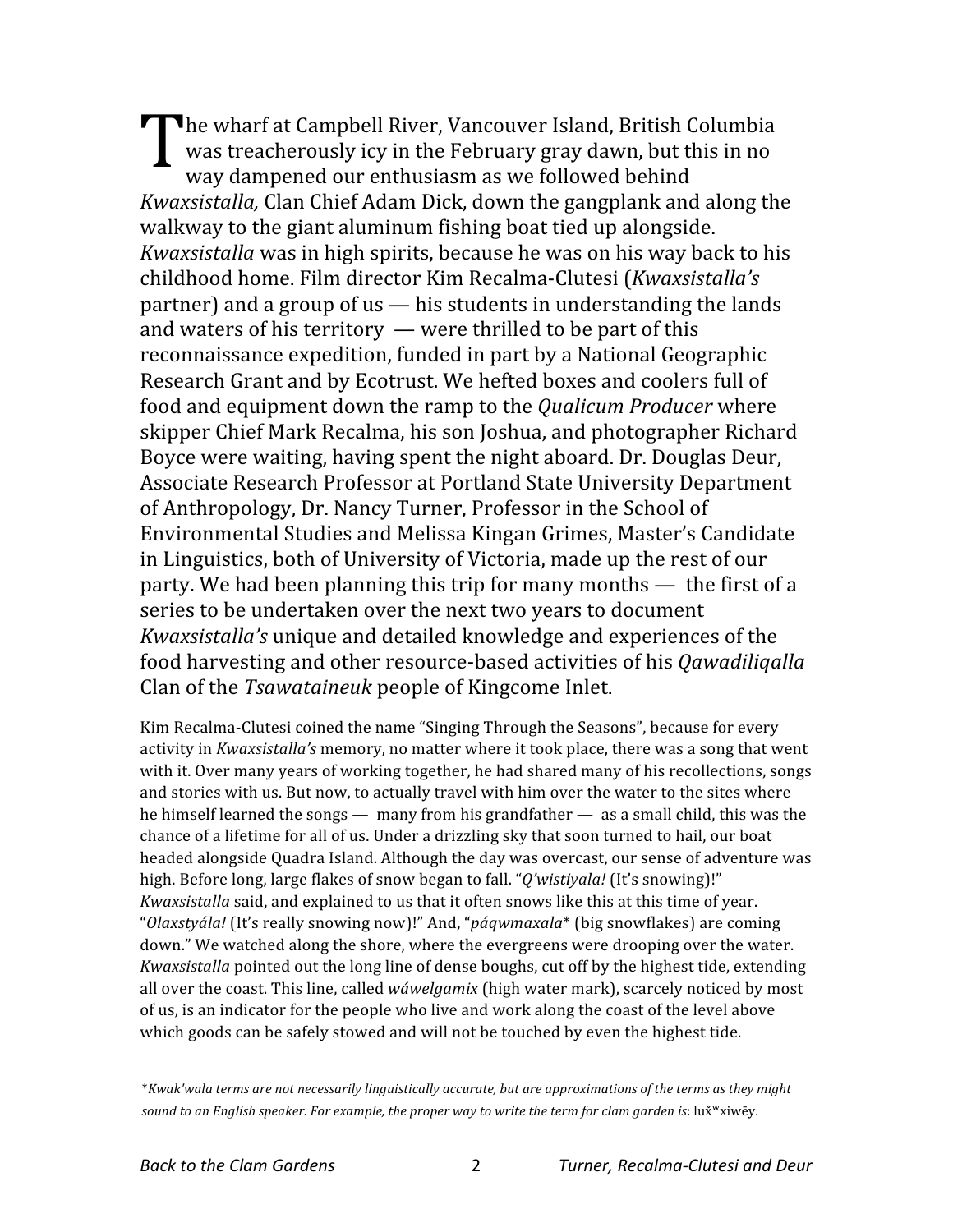

**Kim Recalma‐Clutesi and Kwaxsistalla** 

*Kwaxsistalla* identified and explained to us many other features of the ocean. He pointed out the *hyamaq'iyula*, the line of black water shadowing the coastline, where the sea traveler must watch carefully because "drifters" (floating logs) could be lurking in this area and hard to see. He talked about the places along the shore where eddies boiled up by the tidal currents pulled schools of migrating salmon from the deep water, and where the fishermen could be confident of making a catch. We

passed an old fishing spot they called "Pineapple Cove," because the fisherman who used to go there in the 1940's and 1950's loved the canned pineapple that was popular with people in remote communities at that time. We passed through Chatham Channel, where *Kwaxsistalla* said there were good clam beaches on both sides of the channel, and these beaches have sustained the *Kwakwaka'wakw* people for millennia.



**Map by Analisa Fenix/Ecotrust** 

We were thrilled to spot porpoises, *hátsawiy*, frolicking in the wake of the boat, and as we traveled we listened to *Kwaxsistalla's* stories, at times laughing and at times near tears with their poignancy. He sang us many songs: a song about the salmon swimming along churning up the surface of the water; a song in Chinook Jargon that people used to sing when they played the classic bone gambling games; a lullaby his grandmother used to sing to him. "I can still hear the voices of the old people echoing off the mountainside," he said.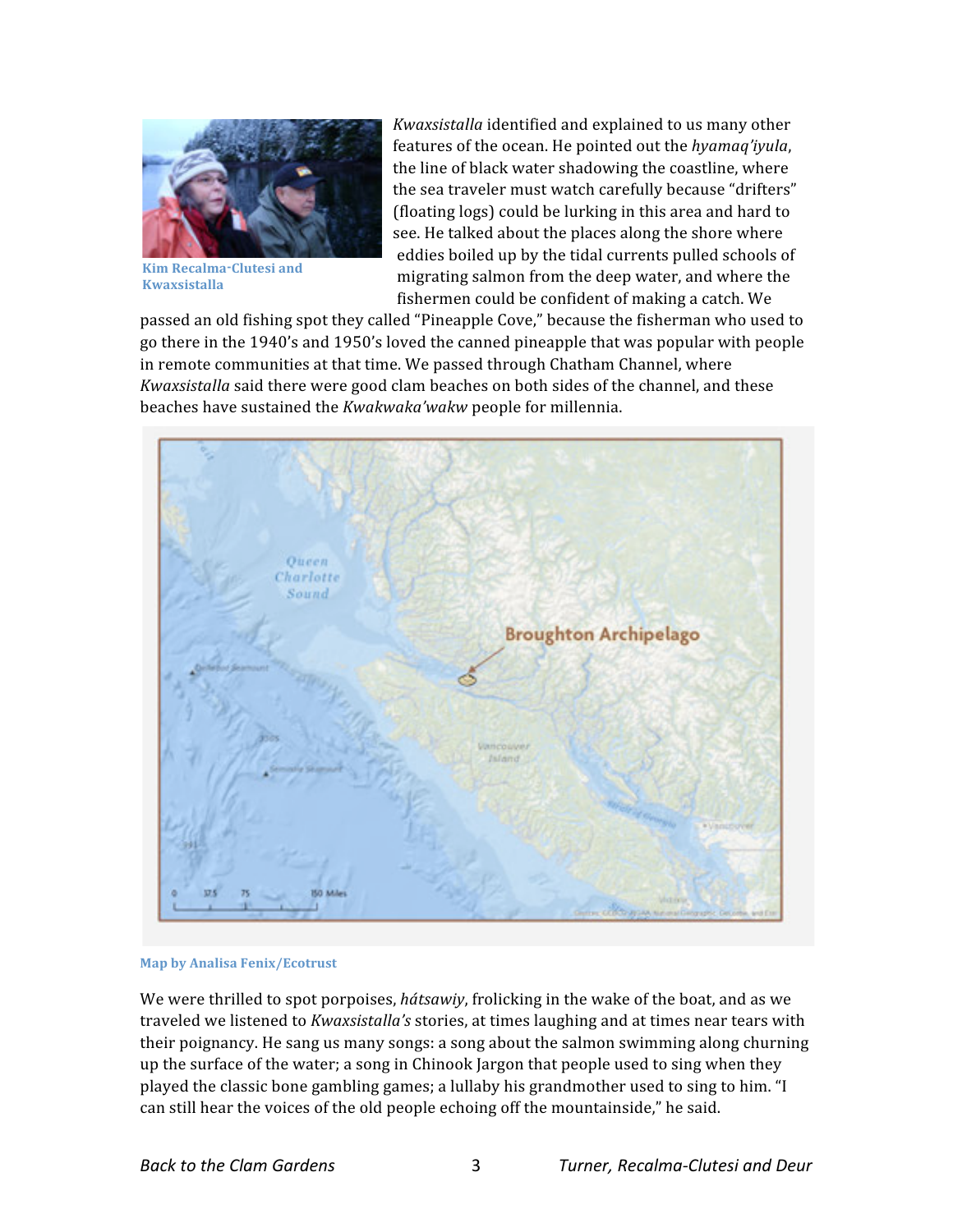As we came closer to the little island and the small harbor where *Kwaxsistalla* spent much of his early childhood he became more quiet and reflective, remembering his grandfather and grandmother who stayed there with him. He talked about how the police used to come into the village at Kingcome, rounding up the children to take them away to Residential School. *Kwaxsistalla's* family, because of his special position as hereditary clan chief and because he had been chosen from birth for special training as a potlatch speaker and knowledge holder, was hidden from the police and as a consequence, never went to western school. Instead, his grandparents took him to the little island, to live for months at a time in isolation, even during the bitter cold winter months. He remembered the times in January when a fine, fine snow called *widúlamxw* came on the northeast wind, filtered in through the cracks of the little cabin where they stayed, and settled on the bearskin blanket he was covered with at night. His grandmother would brush off the snow in the morning before he got up.

After 10 hours of traveling, and as the dark closed in we finally arrived at our destination and Mark and Josh anchored the boat in the small channel between the islands, right in front of the cove where *Kwaxsistalla* lived as a child. He had been back to this spot in the past, but this would be the first night in about 75 years ago that he had spent in the vicinity. That evening, in anticipation of going ashore the next day, he recounted some of the stories his grandfather told him. He remembered lying there under his bearskin blanket and the old man — they called him "*Gogi*" — would tell him one story after another until he fell asleep: funny stories about Raven and his comical efforts to imitate *Waxwaxwalis*, Swainson's



**The harbor where Kwaxsistalla grew up.** 

thrush, the bird who had the supernatural ability to cause salmonberry bushes to blossom and bear fruit within a few hours by his songs; and Squirrel, whose magical powers allowed him to provide mountain-goat fat for feasting, and the dipper bird, who could produce huge quantities of salmon eggs — enough to feed 10,000 people — simply by hitting his anklebone with a stone hammer. Raven tried all of these feats but only ended up hurting and ridiculing himself. *Kwaxsistalla* also told the story about how all the birds and animals before the beginning of time prepared Deer to capture fire from the

Wolf people, and how Raven's magical canoe could skim by itself along the water. Then he recounted how the wily Raven managed to trick the *Qwisqwis*, Steller's Jay, into giving him water from the well *Qwisqwis* was guarding that held the only water in the world at that time. Raven drank all the water, then flew away; with this water he created the springs and rivers that flow from the mountains all along the coast. *Kwaxsistalla* went out on the deck in the stern of the boat to check the sky: "The moon's out. It's going to be nice weather tomorrow," he pronounced. With visions of Raven, and of that small boy and his grandparents living in this little place long ago, we slept.

When we awoke, there was a soft mist surrounding the islands and forests, which slowly rose and dissipated as the dawn brightened. Two eagles soared overhead and a kingfisher sped by along the shore as the trees revealed themselves. Gulls floated nearby, ever watchful for any small tidbit on the surface. Drooping cedars and feathery hemlocks, bearded with long festoons of old man's beard lichens, lined the shorelines everywhere, masking the dark interior of the islands as they had for generations past. In the distance,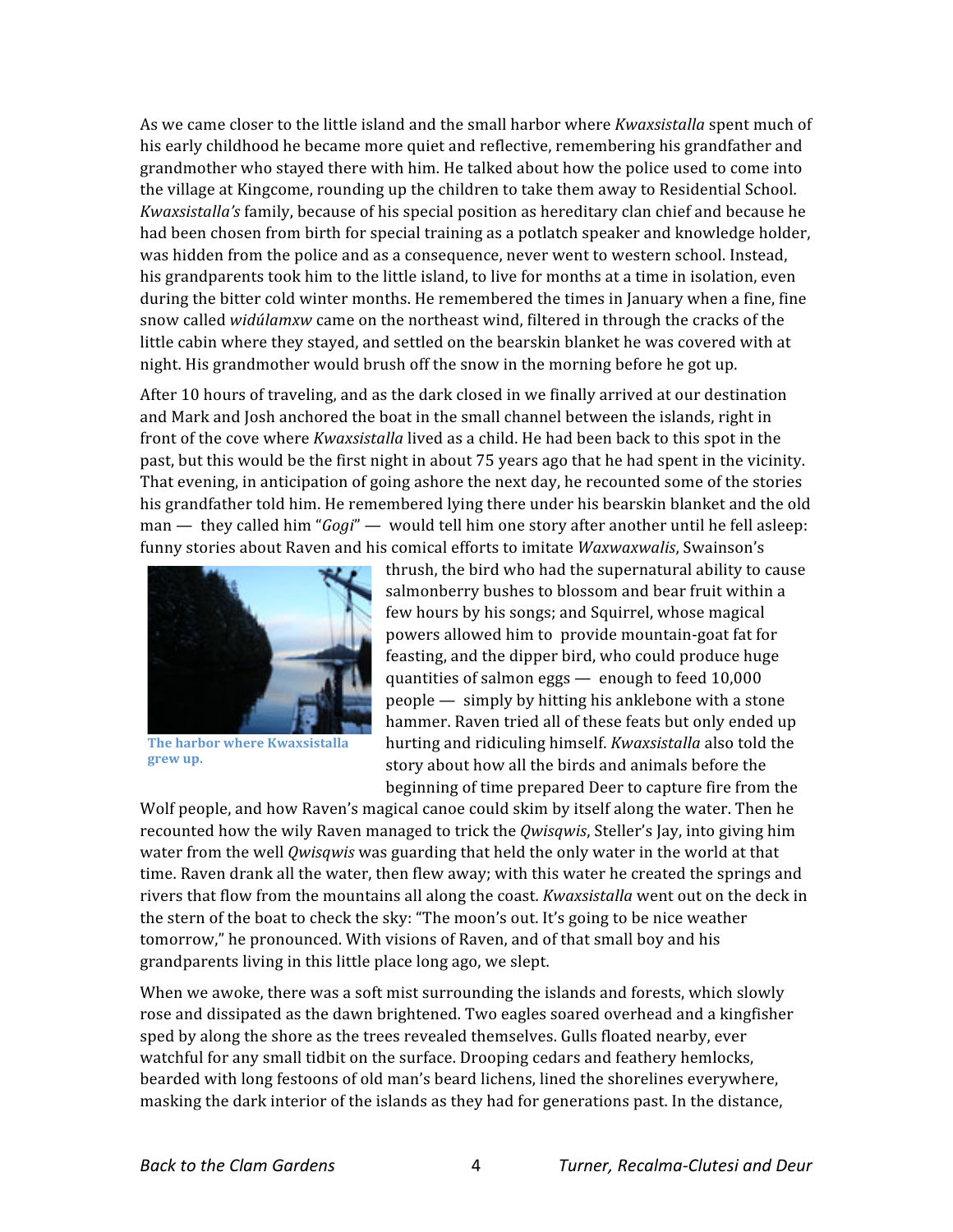however, the bare, scalped clearcuts left by industrial logging belied the peace and solitude of the place; the roar of chainsaws and heavy equipment was a part of this scene not long ago.



**Kwaxsistalla in the clam gardens.** 

One of the main features we wanted to learn more about was the *loqiweys* — the clam gardens — that *Kwaxsistalla's* ancestors had built, possibly 2,000 years ago or more. These gardens were created to enhance the production of clams, a keystone food for coastal peoples. As *Kwaxsistalla* said, "When you see clam shells up and down the coast, that's where people lived." Thousands of people lived in villages all around the Broughton Archipelago, Vancouver Island and the opposite mainland, and the chiefs needed predictable food supplies for all the people and to keep their sophisticated and intricate economies moving. The clams also served as an assured backup food for times when the salmon or other food resources were in short supply. For many years, the clam gardens were not recognized outside the *Kwakwaka'wakw* world, even by archaeologists. It was assumed that these exceptionally productive clam beaches were naturally formed, and that the line of boulders accumulated just above the lowest tide line through natural forces. Yet, once *Kwaxsistalla* was consulted by researchers, the clam gardens as human‐built features became clear. These were engineered beaches, created by rolling the rocks from the middle part of the beach down to the edge, freeing up more space for clams to live and grow. There were four different kinds of clams: large, smooth, bluish gray butter clams, giant horse clams, small littleneck clams and the prized, plump striated cockles with their large, pointed foot. The last two types people sometimes ate raw, right on the beach. The others had to be cooked.

Here in this spot as a child, *Kwaxsistalla* himself helped to create and maintain a small *loqiwey*, where he and his family had dug clams as part of their food system. Right there on the beach, *Kwaxsistalla* recalled, his grandfather would build a hot fire against a big rounded rock, which still endures at the far end of the small cove. His grandfather placed a log on the lower side of the rock, to keep the clams from rolling down on the beach. He piled black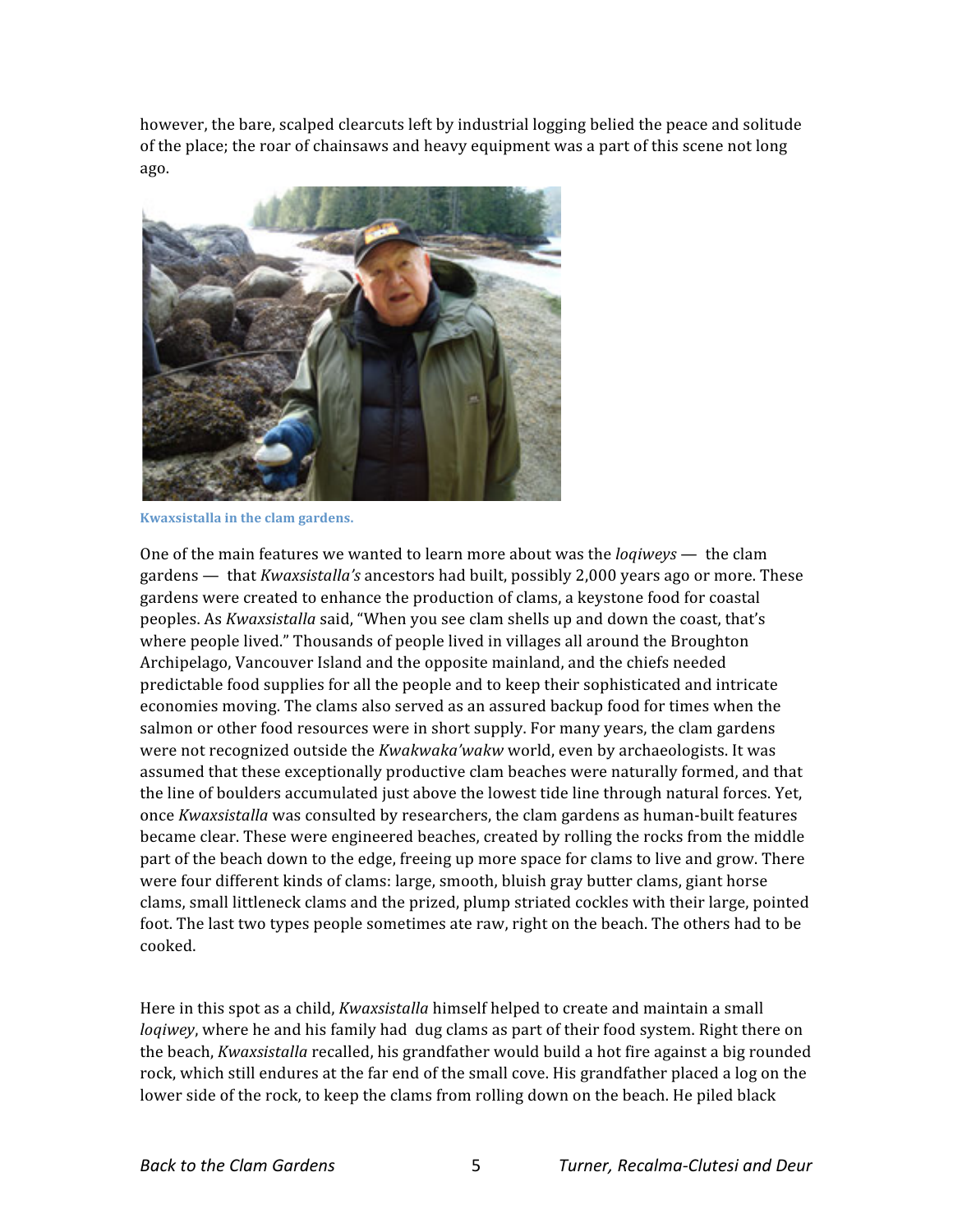volcanic rocks right beside the big rock and lit a hot fire overtop, letting it burn until the rocks were glowing red hot. Then he cleared off the unburned wood and emptied two or three open‐work *lexéy*‐baskets full of clams — about 10 to15 liters — onto the rocks, covering the clams with kelp fronds, hemlock boughs and other plant materials until no rising steam could be seen. Sometimes he would place a cedarbark blanket or a piece of canvas sail overtop. Soon the clams were cooked, steamed in their own delicious juices, and the three of them — *Kwaxsistalla* and his grandparents — would enjoy a nutritious and filling meal. His grandfather sometimes would skewer the cooked clams in a figure‐eight onto three sticks and smoke the clams for later use or for trading.



**The age‐old cooking rock.** 

As a small boy of four or five, *Kwaxsistalla* played all by himself on their little island; the squirrels and the birds were his friends. Even the clams were his playmates. His grandfather made him a small dugout canoe, about two feet (60 cm) long, attached to a long pole by a string. It had three little seats across it, and *Kwaxsistalla* played with it for hours on the beach, loading it up with clams and pulling it around the shallow waters. They called this *hánikya* (playing with a canoe on the beach).

All through the fall, and into mid‐February they harvested the clams from the *loqiwey* at the island, which was called *K'yuk'yugwisnuxw* ("rocks are slanting upright"). Then, around this time, his grandfather would watch the stars every night. When two of the stars — called *qwa'ma* and *alujoy* — came together, they would pack up and move up to Kingcome to prepare for the *oulachen* run — the runs of bountiful little smelts that came up the Kingcome and other coastal rivers by the hundreds of thousands. After they had spawned along the upper reaches of the rivers, people would trap them with fences and nets and render them into a nutritious oil that was — and still is — a dietary staple. When the time was ready, *Kwaxsistalla's* grandparents loaded their canoe with clams and other provisions, and set out at first light. *Kwaxsistalla* sat in the center of the canoe with his own small paddle, keeping time with his grandparents' strokes, paddling away from their little refuge back to the main village.

*Kwaxsistalla* filled our imaginations with the memories of his childhood, and it was so amazing to be able to walk along the beach, and scramble around the same rocks that he climbed over as a little boy, 75 years ago. There, the *loqiwey* is still in evidence, with a vast expanse of beach still cleared of the large boulders, all still piled up by the thousands along the lower tide line. At low tide, the clams were all squirting out streams of water in a seeming choreographed visual symphony. While we watched, *Kwaxsistalla* selected a good spot to dig. He took a clam fork and pushed it down into the soft sand, working it back and forth to make it go deeper, then pried it up, bringing a large mass of sand and mud. From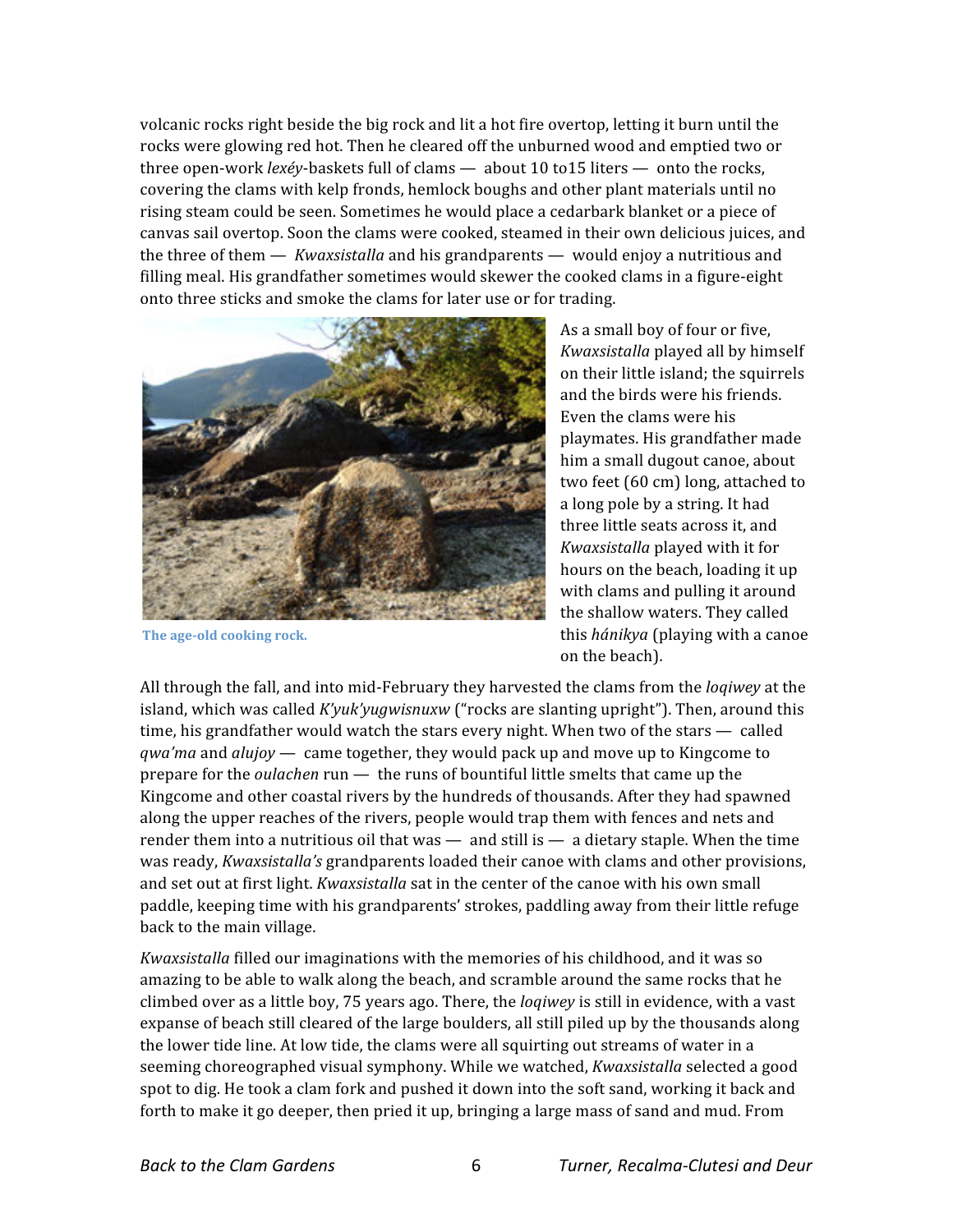this, he picked out half a dozen large, slate‐gray butter clams and striated cockles. The smaller ones went back into the hole, and the large ones into the basket. It was only a matter of minutes before the basket was half full — enough for a feast for all of us. Some of the cockles never made it from the beach; *Kwaxsistalla* cracked them open and ate them raw from the shell, right on the spot. The rest we washed off by swishing the basket in the clear tidewater and took them up to the fire. *Kwaxsistalla* also harvested some of the large barnacles clinging to the rocks — yet another of the plentiful foods that have fed the *Kwakwaka'wakw* people since time immemorial.

Meanwhile, on the beach, next to a large rock, Josh and Richard had kindled a fire, using the special pitch‐ saturated limbs of the spruce tree called *baxuud*. Kwaxsistalla explained, that's what the old people looked for during the winter when they needed to light a fire out in the woods. They also sought dry snags of cedar or alder, still standing, that they could fell as firewood, because these would have the driest wood, even in a rainforest. To barbecue salmon properly or to heat rocks red-hot for cooking clams, the fire had to be



**Digging for clams in the garden.** 

intensely hot and needed good, dry fuel. That evening, we feasted right there on the beach. Some of the clams were roasted over the coals of the fire; the rest were cooked in a large cedar bentwood box made by Kwaxsistalla earlier and brought along for the purpose. The box was half‐filled with water, which was then heated to super‐boiling with the glowing hot rocks lifted from the fire with tongs. The clams cooked until the shells started to open, then we extracted the flesh and ate them steaming hot.



**Clams cooking in a cedar box.** 

The whole clam is edible except the black tip of the siphon. Each part has its own flavour and texture; the "buttons" or muscles are firm and chewy, the "zipper" edge parts somewhat elastic, and the plump centre part soft and tender. Eaten with golden‐brown barbecued salmon and potatoes and onions cooked in the hot coals, the clams were truly delectable. As we sat around the glowing fire, replete with good food and the warmth of each other's company, we watched the moonrise through the dark silhouetted cedars.

It would be hard to find any experience more exhilarating.

The next morning dawned bright and orange, with the dark green forest along the shore still spotted with snow from the day before and the higher areas clothed more heavily in a white blanket. A small flock of puffins bobbed in the water nearby as we prepared for the day's activities, and the gulls and crows found the best rocks along the shore to sun themselves in the morning rays. Far to the east near Blackfish Sound, the clear, white peaks of the mountains above Wakeman Sound stood out in strong relief against the deep turquoise sky. Again, many more stories and more songs flooded *Kwaxsistalla's* memory, and he enjoyed sharing them with us. He entertained us with some string games and tricks. In one of them, he had Melissa cut a piece of string he tied in a loop, using a pair of scissors. Then, he placed the cut ends in his mouth, chewed them a little bit and while we watched, amazed, he got Melissa to pull the string out of his mouth, fully mended, converted into one solid piece